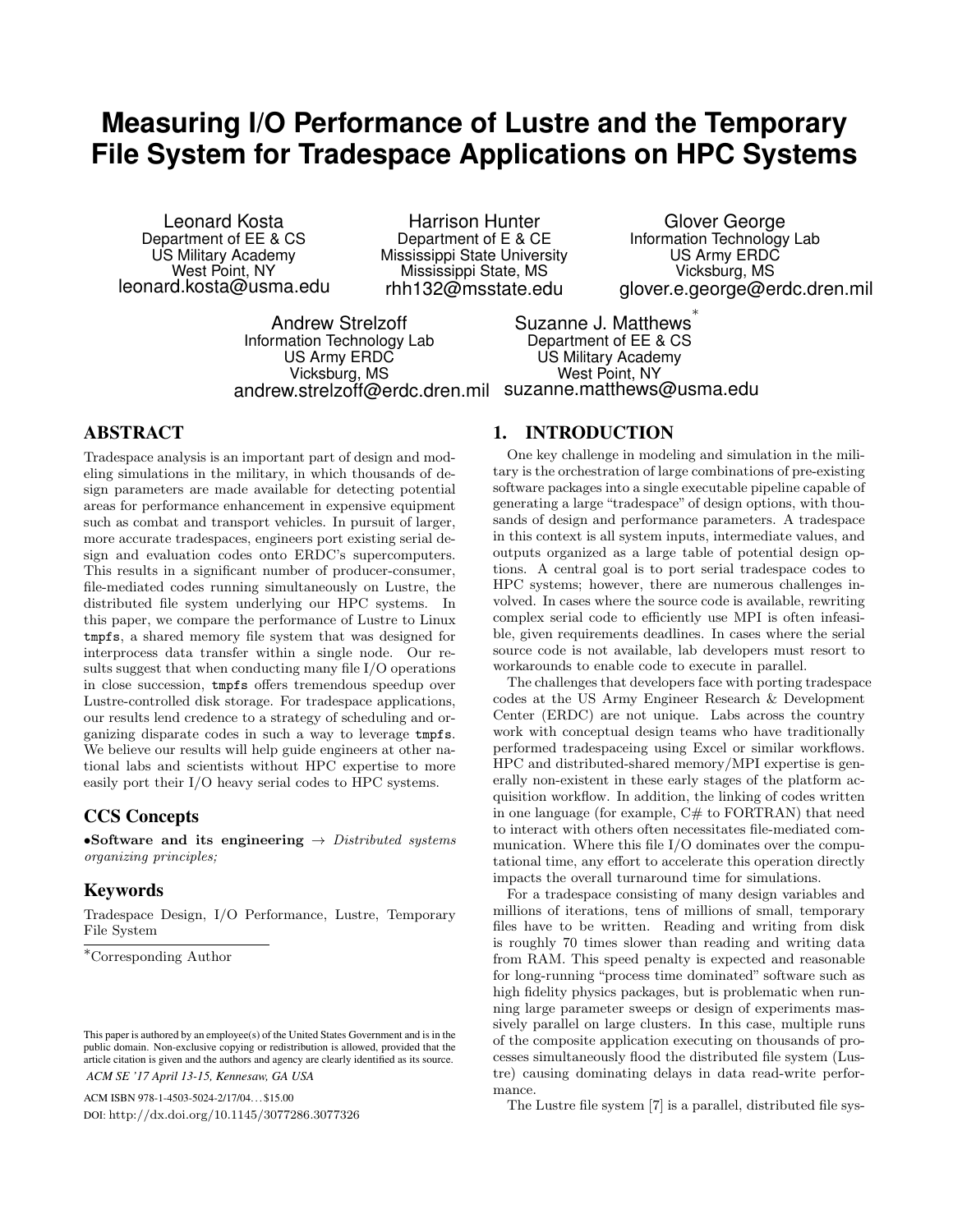tem designed to accommodate concurrent I/O operations of large magnitude. It is used in 70 of the Top 100 supercomputers on the Top500 (top500.org) list worldwide [3]. In Lustre, all file metadata is handled by a dedicated metadata server (MDS). Until version 2.5 (released in late 2013), Lustre only allowed for a single MDS per file system. While it is now possible to use multiple MDS servers, many machines still use a single MDS due to the cost of adding and maintaining additional servers. Consequently, programs running on these machines can potentially encounter a major bottleneck when it comes to opening lots of files [1].

The alternative is to offload as many of these small I/O operations to a faster, temporary location such as a compute node's shared memory partition, such as tmpfs. Splitting the design parameter input space of a tradespace into multiple chunks, and running the single threaded software on each of these chunks yet on thousands of cores is potentially a more feasible option given time and expertise constraints. In this case, we posit that small I/O operations should be written to tmpfs, rather than Lustre, in order to create more efficient tradespace applications.

To test our hypothesis, we ran our experiments on Topaz [2], one of ERDC's machines. Its local Lustre file system has a single operating MDS. Our tests were performed in a live environment with other users contributing to I/O load. Our results suggest that writing to tmpfs is up to 30, 000 times faster than Lustre. This suggests that for programs that use files as a medium of inter-process communication, scheduling interdependent, disparate serial codes to use tmpfs instead of Lustre will yield significant performance improvement. In a broader sense, our research provides useful data for HPC novices seeking to find ways to avoid the Lustre I/O bottleneck in their programs.

## 2. RELATED WORK

Many researchers identify the Lustre bottleneck, though few present end-user options for avoiding it. Alam et. al. [1] discuss the potential bottleneck caused by Lustre's metadata server. They lay out hardware and networking experiments to tune the metadata server's performance. Larkin and Minga [5] acknowledge the bottleneck and explain that the metadata server can only handle a finite number of operations before failing. They suggest adding more metadata servers to accommodate this load, but do not identify the point at which this may become necessary nor provide any other potential solutions. Spitz and Koehler [8] investigate the various causes for Lustre failure. They enumerate issues in both hardware and software, including Lustre's metadata performance. Ihara et. al. [4] use benchmarking tools to test methods to improve the speed of Lustre's MDS. They specifically studied the impact of directory structure and file size have on metadata operations. These works provide insight into the causes of Lustre's scalability troubles, but do not suggest alternatives to using Lustre for file-mediated communication.

This paper presents early research towards quantifying the slowdown generated by floods of simultaneous writes on Lustre. For ERDC and the Department of Defense, our research enables us to increase the efficiency of large-scale tradespace applications with relatively little overhead. For HPC novices trying to quickly port serial code to an HPC system, our research highlights potential performance issues of their own applications when using Lustre-based HPC systems.



Figure 1: Overview of execution of test suite

## 3. EXPERIMENTAL METHODS

Figure 1 depicts an overview of our process. To simulate an application flooding Lustre with simultaneous small writes, we write a Python script that creates an arbitrary large number of small files. This enables us to conduct a virtual "stress test" on the Lustre metadata server, and identify any patterns in Lustre's behavior under a load. For our experiments, we created eight-byte files consisting of the single digit 0. Choosing a file size this small allows us to put the primary load on Lustre's metadata server, enabling us to observe exactly how well the metadata server performs without data generation being a confounding variable. Writing at least one byte as data also helps us determine if the file creation was a success.

To simulate a parallel program, the script employs the mpi4py Python module and Topaz's native SGI implementation of MPI. The script creates files in parallel while running on different cores and nodes. We also create a bash script which spins off multiple runs of our Python program. Every time the script finishes, it appends its total run time to a CSV file. This total time is the maximum of the individual process run times.

We conduct our experiments on a subset of Topaz [2], a 3, 456-node SGI cluster hosted by ERDC. Each node consists of 36 Intel Xeon E5-2699v3 Haswell cores at 2.3 GHz each. Each node has 117 GB of main memory. Topaz has two "work" file systems of 6.2 PB running Lustre 2.5, each with a single operating MDS. All experiments were conducted on the "live" system, with other users simultaneously using the cluster. This enables us to study the performance on these file systems under normal load. We also run our scripts on the local tmpfs of these nodes.

## 4. RESULTS AND DISCUSSION

We test Lustre and tmpfs on various parameter sets. Our initial "small" jobs write up to 1, 000 files on each process. In our "medium" set of experiments, we max out at about 10, 000 per process. We lastly conduct a final "large" run consisting of up to 30, 000 files per process. For each experiment we varied the number of requested processes. For each specification, we request a commensurate number of cores, so that each process runs on a separate core.

#### 4.1 Performance of Lustre

Figure 2 and 3 show our results of our experimentation with Lustre with a "small" number  $(1 \dots 1,000)$  of writes. This specification is run with 36, 72, and 108 cores, resulting in a maximum of approximately 100, 000 file write requests. During the first run (Figure 2), Lustre scales fairly well with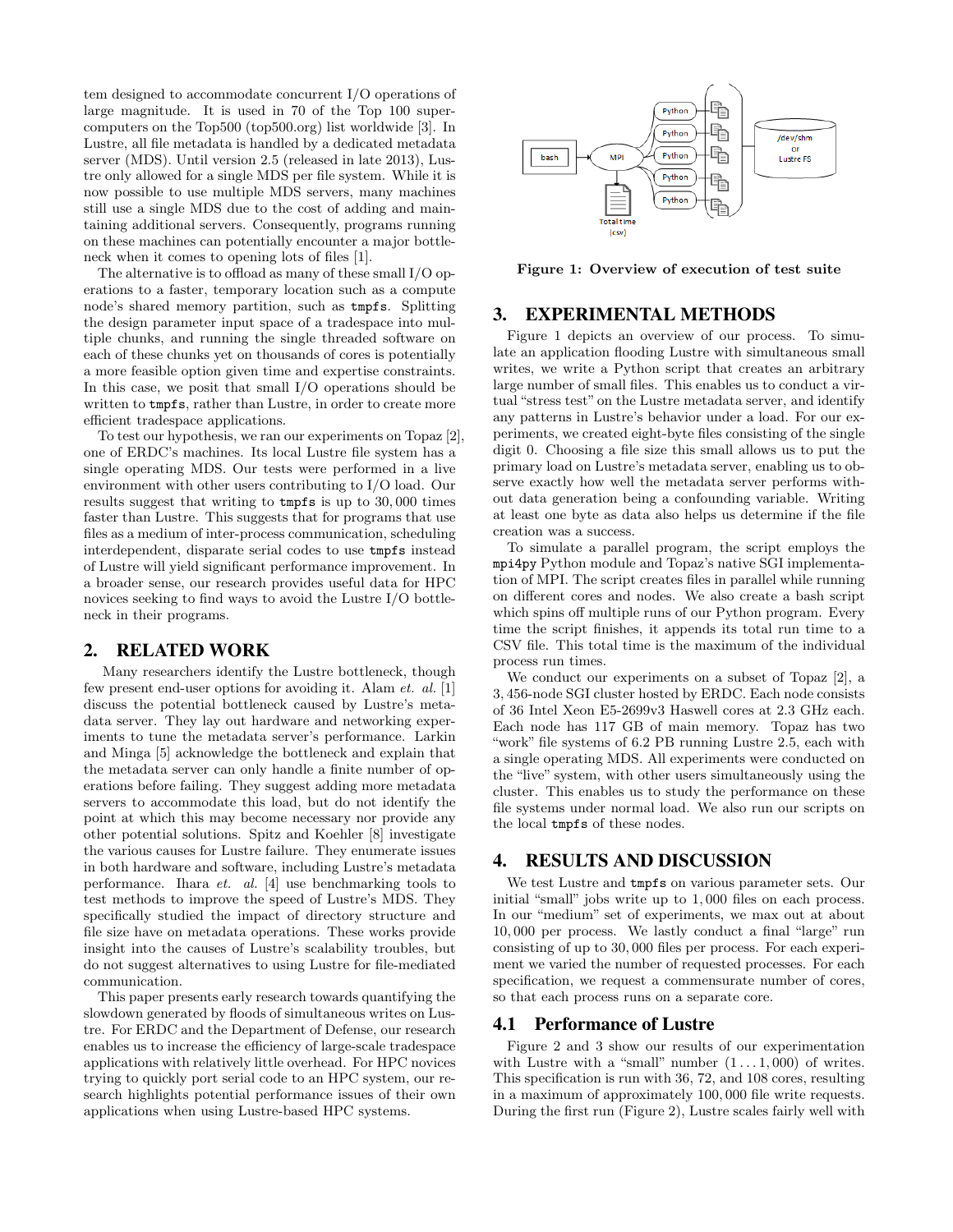

Figure 2: Lustre performance when conducting a small number of file write operations, run 1.



Figure 3: Lustre performance when conducting a small number of file write operations, run 2.

36 and 72 cores, but experiences significant latency with 108 cores. Repeated executions at this scale display high variance both between and within runs (Figure 3). For example, for the second run, Lustre took less than 12 seconds to write on the order of 100, 000 files, as compared to almost 90 seconds in the first. Yet, Lustre still experiences periods of latency albeit at a smaller scale. We posit this difference is due to activity of other users on the HPC system. Considering the relatively small number of files written, the tests were susceptible to interference from other metadata operations on the system. All operations requiring metadata access pass through the metadata server [9]. Increased traffic at the metadata server could have delayed the file write operations induced by our test suite [5].

When we transition to our "medium" scale experiments, it becomes impractical to submit jobs utilizing more than 36 cores to the HPC, due to job queuing and time restrictions. Therefore, only 36 cores were requested. In this iteration, the number of files produced per process was increased to a maximum of 10, 000, resulting in a peak of 360, 000 file write operations sent to the metadata server. Figure 4 illustrates our results. We note the high correlation  $(R^2 = 0.8932)$ between the data and a curve of best-fit suggests that on Lustre the time taken to write files to disk storage varies roughly quadratically with the number of file write operations conducted. While a request to write thousands of files takes seconds, a request to write hundreds of thousands of files can take an hour or longer.

We note that toward the end of the run, I/O request time declines significantly. Examining the output files from these points showed that some were empty rather than filled with the expected 0 digit. We believe that this was caused by an error at the metadata server, or from exceeding the max-



Figure 4: Lustre performance when conducting a medium number of file write operations.



Figure 5: Lustre performance when conducting a large number of file write operations.

imum number of pending metadata operations allowed by the metadata server [8]. We do not believe that this data was influenced significantly by the activity of other users on the system due to the small variance and high correlation with a curve of best fit.

Finally, we vary the number of output files per process from 1 . . . 32, 000 for "large" experiments. Once again, we request 36 cores. This results in a maximum of over 1, 000, 000 file write requests being sent to the metadata server, which took almost ten hours to process (Figure 5). Again, the general trend of a quadratic relationship between the independent and dependent variables held  $(R^2 = 0.9243)$ . As in the "medium" experiments, there were points where the time taken to complete the file write operations sharply declined. Once again, some of these write operations fail; however, the failures did not occur at the same number of file write operations supplied.

#### 4.2 Performance of Temporary File System

As with Lustre, the performance of writing to tmpfs was assessed multiple times on "small", "medium", and "large" scales. Figure 6 shows our results. Writing to the temporary file system is very efficient. The difference between small and medium scale tests is negligible. At no point during the climb to 1, 000, 000 file write requests did writing to tmpfs take more than 5 seconds to finish execution. Servicing these file I/O requests require approximately linear time  $(R^2 =$ 0.9964), and does not result in data loss. We believe the perceived linear growth is due to file I/O operations being treated as memory operations in tmpfs [6]. Figure 7 shows the speedup of writing to tmpfs over Lustre. Speedup varies from 100 on small numbers of files to 30, 000 on extremely large number of file writes.